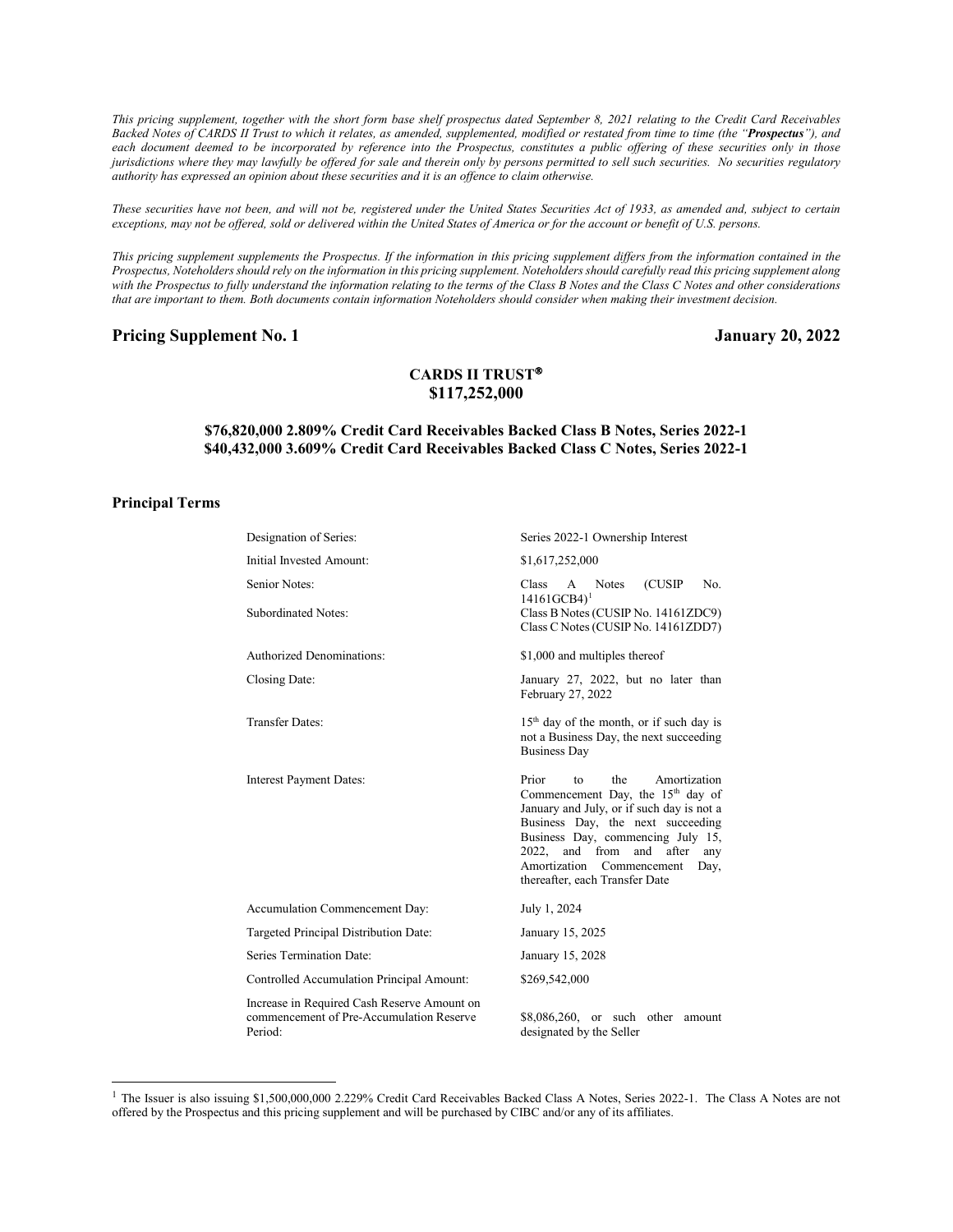#### **Ratings**

| <b>Class</b>  | <b>Rating Agencies</b> | Rating              |
|---------------|------------------------|---------------------|
| Class A Notes | DBRS/Fitch             | $AAA$ (sf)/ $AA$ sf |
| Class B Notes | DBRS/Fitch             | A(sf)/Asf           |
| Class C Notes | DBRS/Fitch             | BBB (sf)/BBBsf      |

#### **Principal Amount and Interest Rate**

| Class         | <b>Amount Offered</b> | <b>Annual Interest Rate</b> |
|---------------|-----------------------|-----------------------------|
| Class B Notes | \$76,820,000          | 2.809%                      |
| Class C Notes | \$40,432,000          | 3.609%                      |

**Dealer**

CIBC World Markets Inc.

#### **Dealer's Fees and Proceeds to the Issuer**

| Class         | <b>Offering Price</b>               | Dealer's Fees <sup>2</sup> | Proceeds to the Issuer <sup>3</sup> |
|---------------|-------------------------------------|----------------------------|-------------------------------------|
| Class B Notes | \$100 per \$100 principal<br>amount | \$192,050                  | \$76,820,000                        |
| Class C Notes | \$100 per \$100 principal<br>amount | \$101,080                  | \$40,432,000                        |

#### **Interest**

The Class A Notes will bear interest at the rate of 2.229% per annum on the outstanding principal amount of the Class A Notes, the Class B Notes will bear interest at the rate of 2.809% per annum on the outstanding principal amount of the Class B Notes and the Class C Notes will bear interest at the rate of 3.609% per annum on the outstanding principal amount of the Class C Notes, in each case, payable on each Interest Payment Date (i) except as specified herein, in equal payments semi-annually in arrears during the Revolving Period and the Accumulation Period for the Series 2022-1 Ownership Interest commencing on July 1, 2024 and (ii) except as specified in the Prospectus and as supplemented herein, monthly in arrears during the Amortization Period, if any. Interest payments on each Interest Payment Date will include interest accrued to but excluding such Interest Payment Date and will be calculated on the basis of a 365 day year. Interest for the initial Interest Payment Date will accrue from and including the Closing Date to but excluding such Interest Payment Date. Interest due but not paid on any Interest Payment Date will be due on the next succeeding Interest Payment Date together with additional interest on such amount at the same rate. Subject to the commencement of an Amortization Period, and assuming that the Closing Date is January 27, 2022, the interest to be paid on the Class A Notes, the Class B Notes and the Class C Notes on the initial Interest Payment Date will be \$15,480,863.01, \$999,125.13 and \$675,625.37, respectively, provided that such payments will be adjusted to reflect the Closing Date occurring on any other date permitted as specified in the Prospectus and supplemented herein.

<span id="page-1-0"></span><sup>&</sup>lt;sup>2</sup> Consisting of the Dealer's fees of \$2.50 per \$1,000 principal amount of the Class B Notes and \$2.50 per \$1,000 principal amount of the Class C Notes. No fee will be paid to the Dealer in respect of any Class B Notes or Class C Notes acquired by CIBC or any of its affiliates.

<span id="page-1-1"></span><sup>&</sup>lt;sup>3</sup> Expenses of the offering, including the Dealer's fees, will be paid by CIBC and not out of the proceeds of this offering.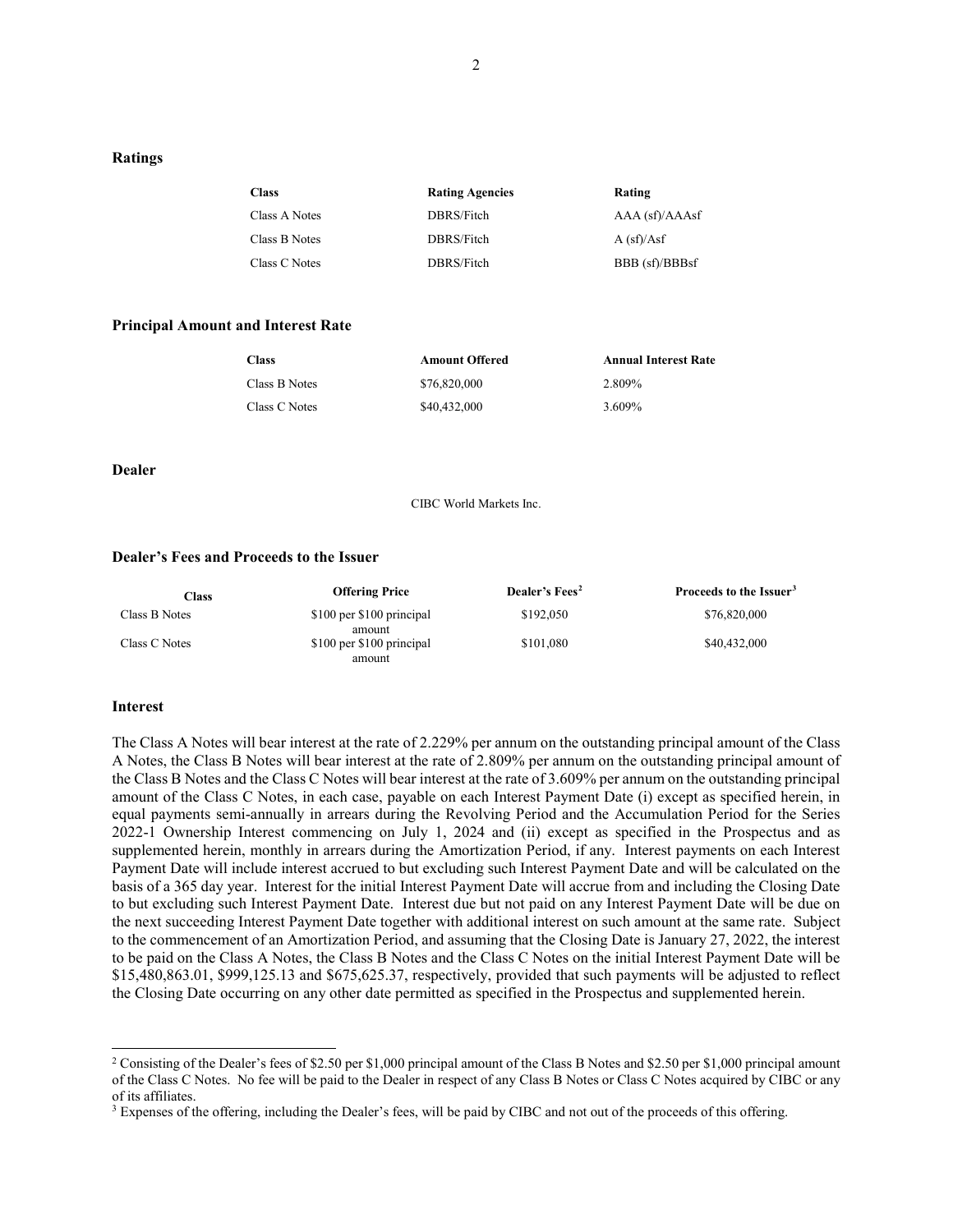## **Definitions**

Capitalized terms used but not defined herein shall have the meanings ascribed thereto in the Prospectus; provided, however, that the following terms and the related definitions shall, in respect of the Series 2022-1 Notes and the Series 2022-1 Ownership Interest, replace in their entirety the corresponding defined terms and related definitions ascribed thereto in the Prospectus:

"**Class A Notes**" means the 2.229% Credit Card Receivables Backed Class A Notes, Series 2022-1 to be created and issued under the Series 2022-1 Supplemental Indenture;

"**Class B Notes**" means the 2.809% Credit Card Receivables Backed Class B Notes, Series 2022-1 to be created and issued under the Series 2022-1 Supplemental Indenture;

"**Class C Notes**" means the 3.609% Credit Card Receivables Backed Class C Notes, Series 2022-1 to be created and issued under the Series 2022-1 Supplemental Indenture;

"**Eligible Investments**" means, in respect of the Series 2022-1 Ownership Interest, investments that are negotiable instruments or securities represented by instruments in bearer or registered form which evidence:

- (a) obligations issued or fully guaranteed as to both credit and timeliness by the Government of Canada;
- (b) short-term or long-term unsecured debt obligations issued or fully guaranteed by any province, territory or municipality of Canada provided that such securities receive a rating of at least:
	- (i) "R-1 (low)" (short-term) or "A" (long-term) by DBRS; and
	- (ii) if such securities are rated by Fitch, "F1+" (short-term) or "AA-" (long-term) by Fitch for securities that are scheduled to mature greater than 30 days following the date of investment, and "F1" (short-term) or "A" (long-term) by Fitch for securities that are scheduled to mature within 30 days of the date of the investment;
- (c) deposits, call loans, notes, bankers' acceptances and subordinated debentures issued or accepted by any Canadian Schedule I bank or any Canadian Schedule II bank, provided that such securities receive a rating of at least:
	- (i) "R-1 (low)" (short-term) or "A" (long-term) by DBRS; and
	- (ii) if such securities are rated by Fitch, "F1+" (short-term) or "AA-" (long-term) by Fitch for securities that are scheduled to mature greater than 30 days following the date of investment, and "F1" (short-term) or "A" (long-term) by Fitch for securities that are scheduled to mature within 30 days of the date of the investment;
- (d) commercial paper, term deposits, secured bonds and senior unsecured obligations of any Canadian corporation, provided that such securities receive a rating of at least:
	- (i) "R-1 (low)" (short-term) or "A" (long-term) by DBRS; and
	- (ii) if such securities are rated by Fitch, "F1+" (short-term) or "AA-" (long-term) by Fitch for securities that are scheduled to mature greater than 30 days following the date of investment, and "F1" (short-term) or "A" (long-term) by Fitch for securities that are scheduled to mature within 30 days of the date of the investment;
- (e) asset-backed commercial paper issued by a conduit administered by a Canadian financial institution and backed by global style liquidity, provided that such asset backed commercial paper is rated at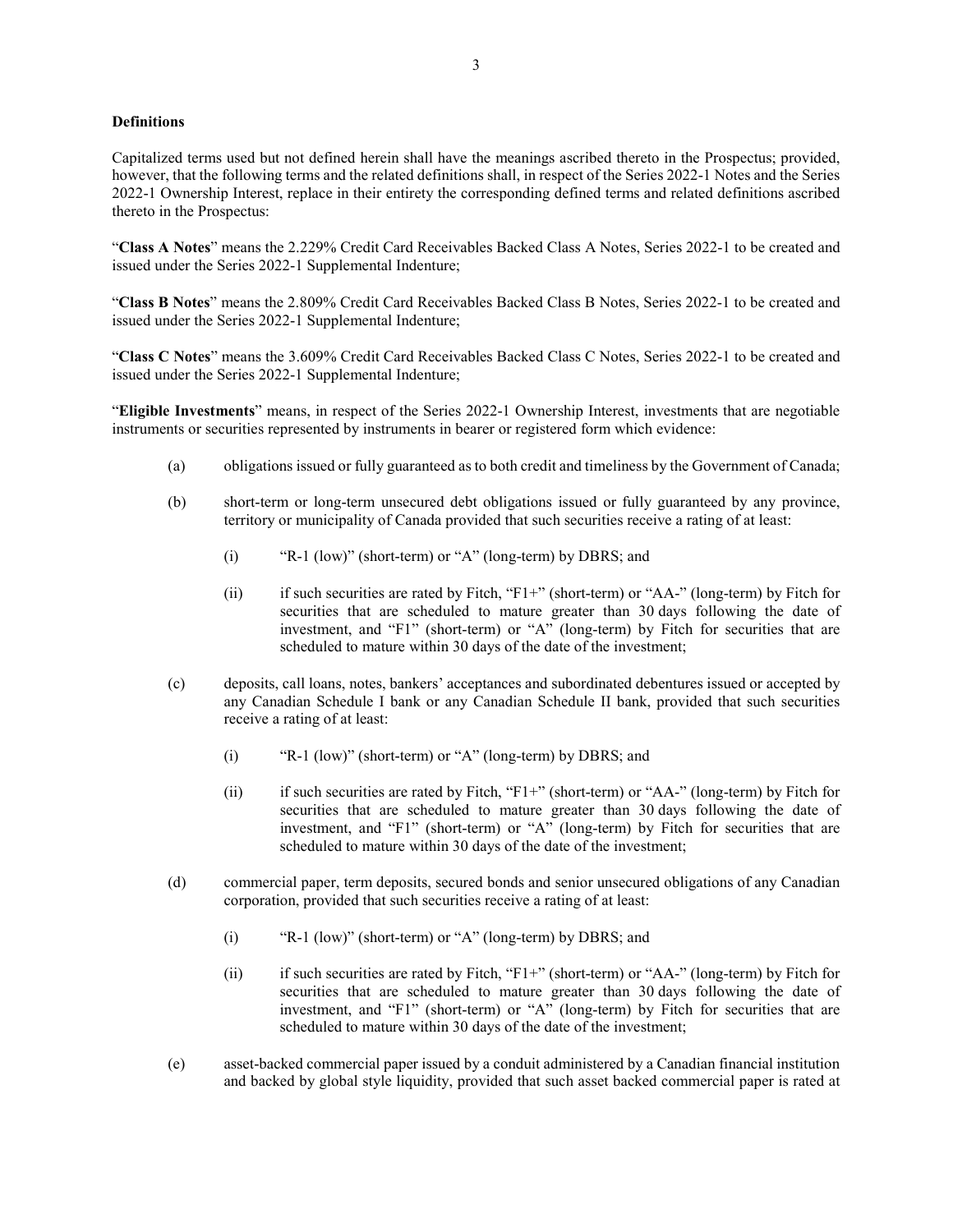least as follows, further provided that if such asset-backed commercial paper is not rated by Fitch, such asset-backed commercial paper will be rated at least as follows by DBRS:

- (i) "R-1 (high) (sf)" (short-term) by DBRS; and
- (ii) if such asset-backed commercial paper is rated by Fitch, "F1+sf" (short-term) by Fitch; and
- (f) money market funds from any Canadian mutual fund company, if such funds are approved in writing by the Rating Agencies, or if such funds receive a rating or an approval, as the case may be, of at least:
	- (i) "AAA" by DBRS; and
	- (ii) if such securities are rated by Fitch, "AAAmmf" by Fitch;

provided in each case that:

- (A) if either or both of DBRS and Fitch are not a Rating Agency, all of the above references to such rating agency shall be deemed deleted;
- (B) if any Rating Agency referred to above changes its name or is the subject of any amalgamation or merger, the required rating must be given by the applicable successor thereof;
- (C) if any Rating Agency referred to above ceases to exist or to rate Canadian debt offerings, all of the above references to such agency shall be deemed deleted;
- (D) if any Rating Agency referred to above changes the designation of its debt rating categories, the above references to such designations shall be deemed amended to refer to the then applicable equivalent of such original rating designation;
- (E) the maturity date of any Eligible Investment shall not extend past the day immediately preceding the next scheduled Transfer Date; and
- (F) if an investment satisfies the Rating Agency Condition, such investment will not have to meet the requirements set out above;

"**High Rating**" means, in respect of the Series 2022-1 Ownership Interest, ratings from Fitch of at least "F1" and "A", if Fitch is a Rating Agency, and a rating from DBRS of at least "R-1 (low)" or "A (low)", if DBRS is a Rating Agency;

"**Required IA Pool Percentage**" means, in respect of the Series 2022-1 Ownership Interest, 103%, or such other percentage as may be provided from time to time in an amendment in accordance with the Pooling and Servicing Agreement;

"**Required UIA Pool Percentage**" means, in respect of the Series 2022-1 Ownership Interest, 107%, or such other percentage as may be provided from time to time in an amendment in accordance with the Pooling and Servicing Agreement;

"**Series 2022-1 Notes**" means, collectively, the Class A Notes, the Class B Notes and the Class C Notes;

"**Series 2022-1 Ownership Interest**" means the Series with the attributes determined under the Series 2022-1 Purchase Agreement and the Pooling and Servicing Agreement;

"**Series 2022-1 Purchase Agreement**" means the Series 2022-1 purchase agreement dated as of January 27, 2022 between CIBC, as Seller and initial Servicer, the Issuer and the Custodian, as amended, restated, supplemented or modified from time to time; and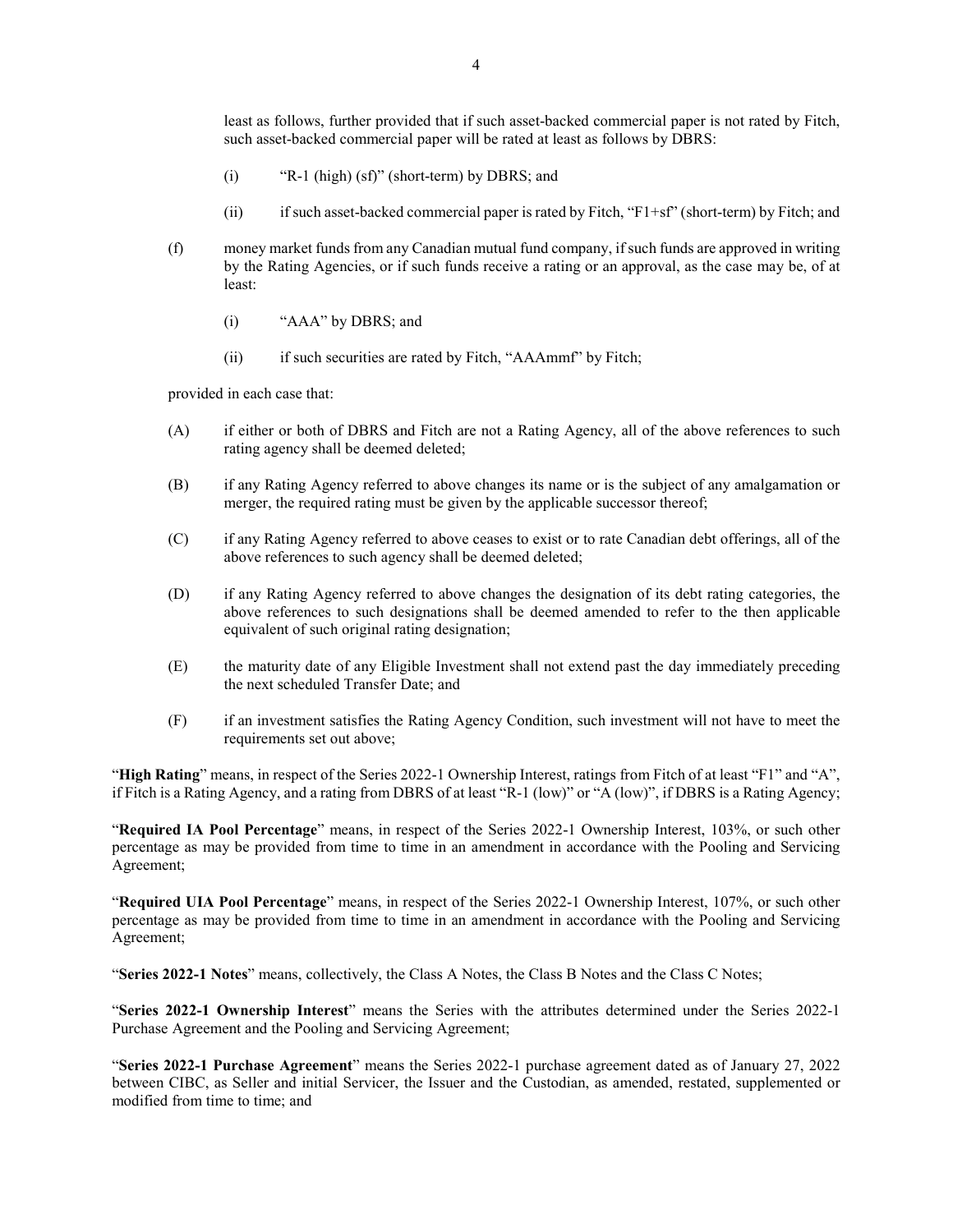"**Series 2022-1 Supplemental Indenture**" means the Series 2022-1 supplemental indenture dated as of January 27, 2022 between the Issuer, the Indenture Trustee and the Note Issuance and Payment Agent, as amended, restated, supplemented or modified from time to time.

## **Consumer Protection Laws and Legislative Developments**

On July 7, 2017, the federal Department of Finance issued a consultation paper proposing a new federal oversight framework for retail payments, including credit card transactions. In the 2018 federal budget, the government of Canada announced its intention to introduce legislative amendments to implement a new framework for the oversight of retail payments. In the 2019 federal spring budget, the government of Canada reiterated its intention to introduce legislation to implement a new retail payments oversight framework to allow retail payment services providers to continue offering service while remaining reliable and safe. The framework would require payment service providers to establish sound operational risk management practices and to protect users' funds against losses. The Bank of Canada would oversee the payment service providers' compliance with operational and financial requirements and maintain a public registry of regulated payment service providers. In the 2021 federal budget, the government of Canada proposed to introduce legislation to implement a new retail payments oversight framework. On April 30, 2021, the government of Canada tabled *An Act Respecting Retail Payment Activities* (Canada) (short title, *Retail Payment Activities Act*) (the "**RPAA**") as part of budget Bill C-30, which received royal assent on June 29, 2021. The RPAA as tabled provides that it will not apply to payment functions performed by a bank.

In the 2018 federal budget, the government of Canada also announced that it had undertaken a comprehensive review of the consumer protection framework and, as a result of this review, it planned to introduce legislation to expand the tools and mandates of the Financial Consumer Agency of Canada (the "**FCAC**") and continue the advancement of consumers' rights and interests when dealing with banks. On October 29, 2018, the government of Canada introduced such proposed legislation. The amendments set forth in the *Budget Implementation Act, 2018, No. 2* (Canada) ("**Bill C-86**") establish a new federal financial consumer protection framework (the "**new framework**") and create new consumer protection obligations on banks under the *Bank Act* (Canada), including in the areas of corporate governance, responsible business conduct, disclosure and transparency. Bill C-86 also amends the *Financial Consumer Agency of Canada Act* (Canada) (the "**FCAC Act**") to strengthen the mandate of the FCAC and grant it additional powers. The provisions of Bill C-86 that amend the FCAC Act and increase the FCAC's powers came into force on April 30, 2020. The amendments to the *Bank Act* (Canada) which detail the new framework will come in to force on June 30, 2022. On August 18, 2021, the government of Canada published the *Financial Consumer Protection Framework Regulations* (the "**Regulations**") in Part II of the Canada Gazette in support of new framework. The Regulations will come into force on June 30, 2022. The *Budget Implementation Act, 2021, No. 1* (Canada), Bill C-30 was passed and introduced legislative amendments to clarify that the application of the statutory right to cancel a contract with a bank under the *Bank Act* (Canada) only applies to retail consumers, which are individuals and small and medium-sized businesses, and excludes large businesses. These provisions will also come into force on June 30, 2022, the same date as the amendments to the *Bank Act* (Canada) which detail the new framework.

## **Potential Impacts of the Novel Coronavirus 19 Pandemic**

The novel coronavirus 19 ("**COVID-19**") continues to disrupt the global economy, financial markets, supply chains and business productivity in unprecedented and unpredictable ways. While restrictions imposed by governments around the world to limit the impact of the pandemic have eased significantly in most jurisdictions and vaccination rates have climbed sharply in the developed world, resulting in acceleration of the global economy, new and emerging variants of the virus as well as vaccine hesitancy remain a threat to the economic recovery. As a result of the spread of the Omicron variant, some government-imposed restrictions and economic closures have been put back in place. Future developments, such as the severity and duration of the pandemic, the emergence and progression of new variants, and actions taken by governments, monetary authorities, regulators, financial institutions and other third parties in response to a resurgence of cases, continue to impact CIBC's credit card business. To the extent that the COVID-19 pandemic, or any future epidemics or pandemics, causes material adverse impacts to CIBC's credit card business, the global economy and/or financial markets, it could materially and adversely impact the financial performance of the Account Assets and payments on and the value of the Series 2022-1 Notes.

In response to the hardship experienced due to the COVID-19 pandemic, governments and various companies have provided some form of financial relief to Canadians in need of support. CIBC has provided financial relief to its credit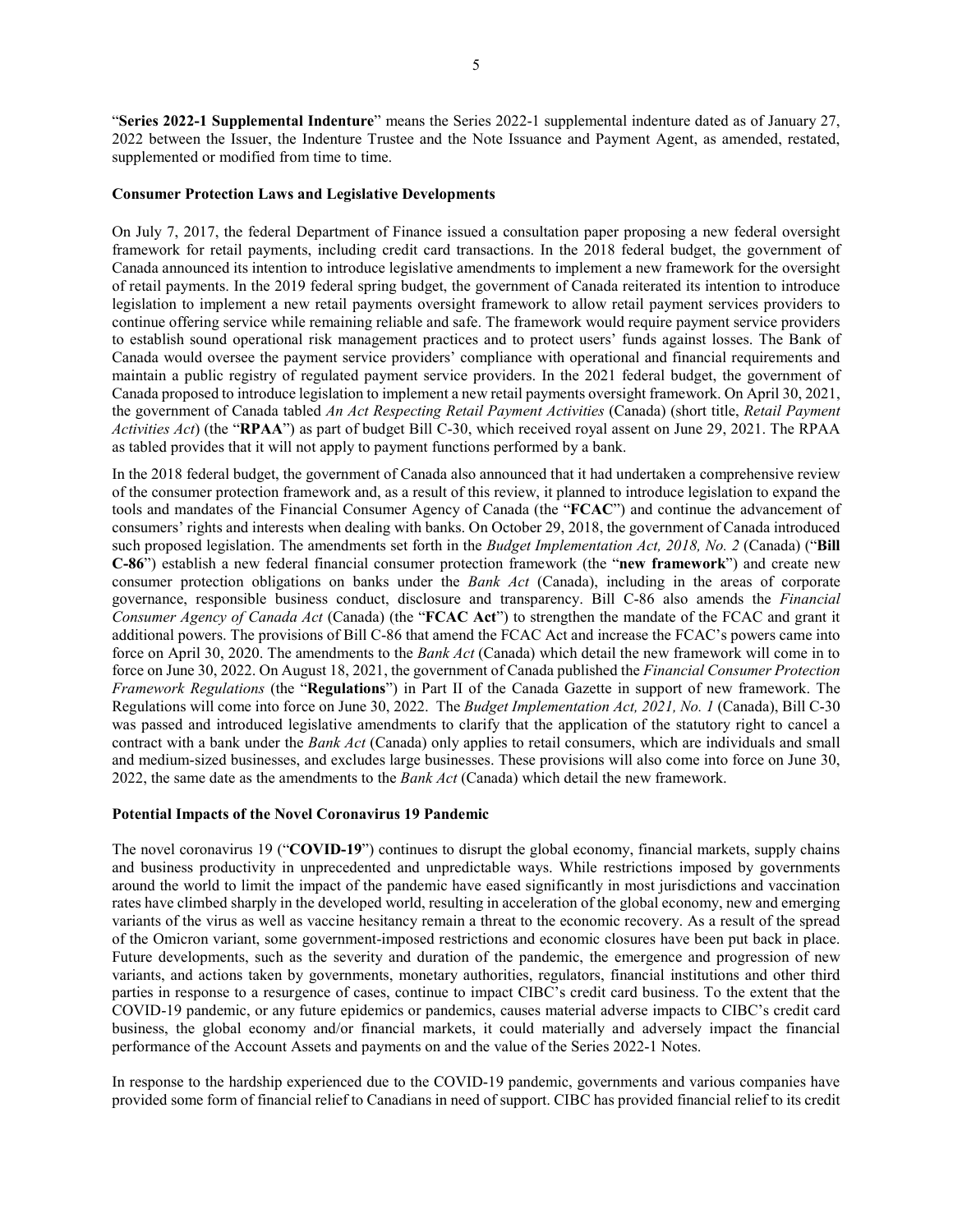card customers facing financial hardship during the COVID-19 pandemic. This included certain CIBC credit card customers receiving financial relief whereby they were able to temporarily defer minimum payments on their CIBC credit cards for up to four statement periods starting in the month of March 2020 and ending with the June 2020 statements (the "**Payment Deferral Period**") and receiving a rebate on their interest charges so that the effective interest rate on their CIBC credit cards was reduced to 10.99% for their Payment Deferral Period ("**Reduced APR**" and together with the Payment Deferral Period and other forms of relief CIBC offered its credit card customers, the "**COVID-19 Relief Measures**"). The performance metrics in respect of the Account Assets reflect the impact of the COVID-19 Relief Measures and other forms of government relief during the COVID-19 pandemic, as well as changes in consumer spending patterns and reduced bankruptcy filings during the COVID-19 pandemic, on yields, payment rates and delinquencies and other performance data for the Account Assets.

CIBC continues to adapt its operating model with a focus on the ongoing safety of its team members, including those working on-site since the start of the pandemic. CIBC has a thoughtful plan to return its team members who are currently working remotely to the office when the time is right, depending on the evolving pandemic and public health guidance. If CIBC becomes unable to operate its business from remote locations, including, for example, because of an internal or external failure of its information technology infrastructure, it experiences increased rates of employee illness or unavailability, or governmental restrictions are placed on its employees or operations, this could have an adverse effect on its business continuity status and result in disruptions to its credit card operations. CIBC may also take further actions as required by governmental authorities or that it otherwise determines are in the best interests of its customers, employees and business partners. In its capacity as Servicer, CIBC may also utilize third party vendors for certain business activities. While CIBC closely monitors the business continuity activities of these third parties, successful implementation and execution of their business continuity strategies are largely outside CIBC's control. If any transaction party is unable to adequately perform its obligations under the transaction documents due to a remote working environment, this may adversely impact the performance of the Account Assets and the timing and amount of distributions on the Series 2022-1 Notes. Governmental and regulatory authorities have enacted, and may enact in the future, legislation, regulations and protocols in response to the COVID-19 pandemic, including governmental programs intended to provide economic relief to businesses and individuals. There remains significant uncertainty regarding the measures that governmental and regulatory authorities will enact in the future and the ultimate impact of the legislation, regulations and protocols that have been and will be enacted. Moreover, the effects of the COVID-19 pandemic may heighten many of the other known risks described under "**Investment Considerations**" in the Prospectus.

# **Legal Proceeding**

The only significant legal proceeding relating to CIBC's credit card business, which CIBC intends to defend, is described in the following paragraph.

In January 2018, a proposed class action was commenced in Quebec against CIBC and several other financial institutions alleging that the defendants breached the Quebec *Consumer Protection Act* and the *Bank Act* (Canada) when they unilaterally increased the credit limit on the plaintiffs' credit cards. The claim seeks the return of all overlimit fees charged to Quebec customers beginning in January 2015 as well as punitive damages of \$500 per class member. The motion for class certification was heard in April 2019. In August 2019, the court dismissed the certification motion. The plaintiff's appeal of this decision was heard in February 2021 and the Quebec Court of Appeal dismissed the appeal. The plaintiffs have sought leave to appeal to the Supreme Court of Canada.

## **Documents Incorporated by Reference**

The following documents which have been filed by the Issuer with the securities regulatory authorities in Canada are incorporated by reference in the Prospectus as of the date of this pricing supplement:

- (a) the Issuer's comparative annual audited financial statements as at May 31, 2021 and for the year ended May 31, 2021, together with the report of the auditors thereon and management's discussion and analysis of financial condition and results of operations for the year ended May 31, 2021;
- (b) the Issuer's annual information form dated September 17, 2021;